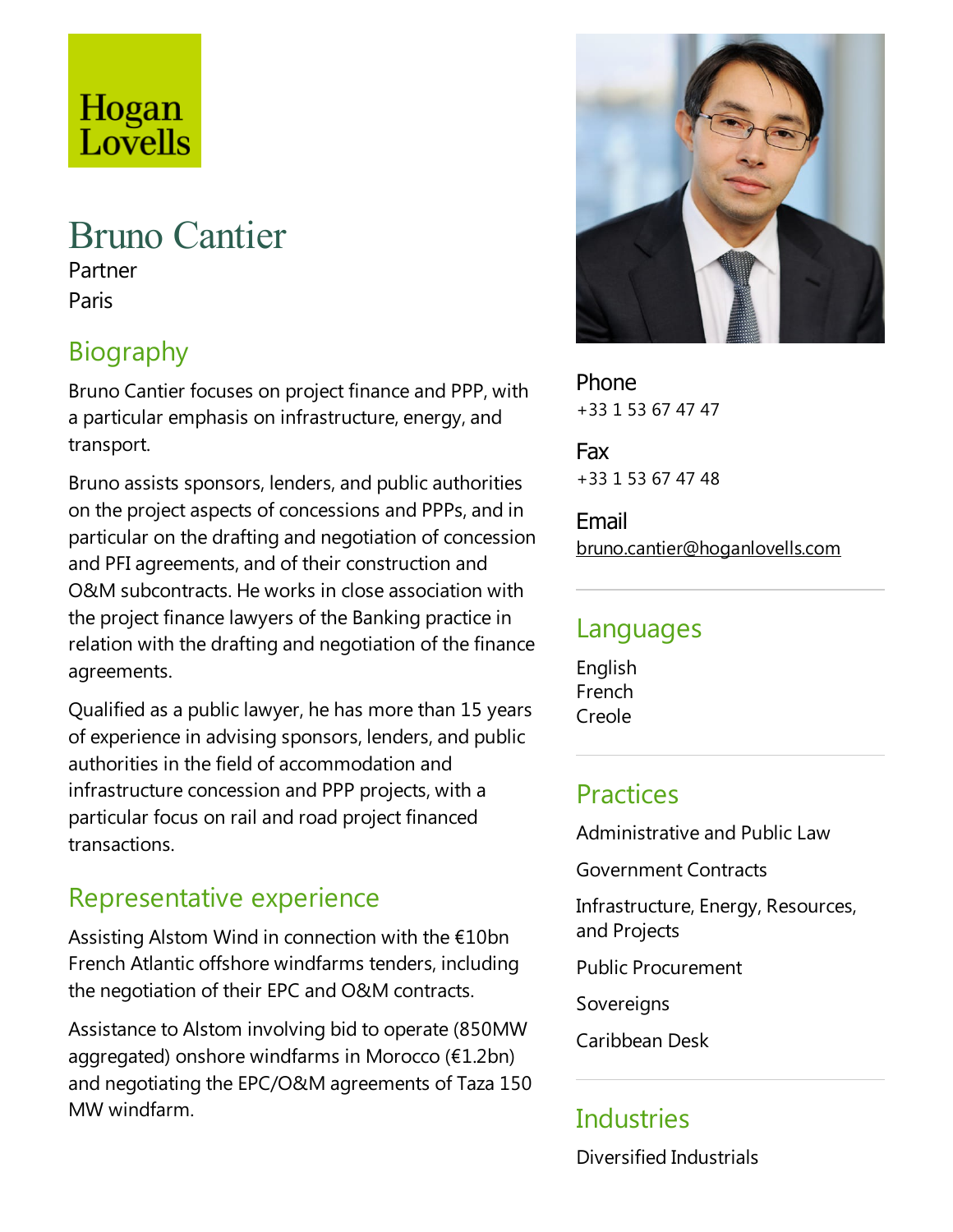Assistance to the sponsors in connection with the negotiation of a 70MW hydroelectric power plant in Singrobo, Ivory Coast (€100M, ongoing).

Assisting Governments in connection with the negotiation of the concessions of the 1,500km Benin-Niger sections of the Rail African Rail Loop (€3bn).

Assisting the EIB in connection with the  $E1$ bn Ouarzazate Noor I (160MW), Noor II (150MW) and Noor IIII (150MW) solar power plants in Morocco.

Assisting acontractor in its bids for the Rades and Mornaguia power plants in Tunisia.

Assistance to the lenders with a waste treatment and power plant facility in Guadeloupe (€280M).

Advising the lenders in the frame of the construction of a greenfield, 15 kilometers-long TramBus line between Fort de France's airport and city centre (Martinique).

### Awards and rankings

- Recommended as a National Leader in Administrative Litigation, Whos Who Legal, 2020
- Recommended as a National Leader in Government Contracts, Whos Who Legal, 2020
- Industry Focus: Energy, Legal 500 EMEA, 2019
- $\blacksquare$  Administrative and Public Law, France, Recommended, Legal 500 EMEA, 2018-2020
- Project Finance, Legal 500 EMEA, 2018-2019
- **Bruno Cantier: Recognized in Public Law, Chambers** Europe, 2018
- **Bruno Cantier features in the ranking of the 50 best** lawyers of 2017, Jeune Afrique, 2017
- Africa Infrastructure Team of the Year, Legal Week, October 2015
- **Project Finance French Law Firm of the Year May** 2015, Finance Monthly, 2015
- $\blacksquare$  N°1 French Law firm for Project Finance (Le Monde du Droit, Mars 2015), 2015
- Rail Law Firm, Global Transport Finance, 2013

Energy and Natural Resources

#### Areas of focus

Sovereigns: Debt & Restructuring

Sovereigns: Infrastructure, Energy and Projects

Sovereigns: PPP / Complex Projects

#### Education and admissions

#### **Education**

D.E.A. Droit Public Interne, University of Paris I Panthéon-Sorbonne, 1992